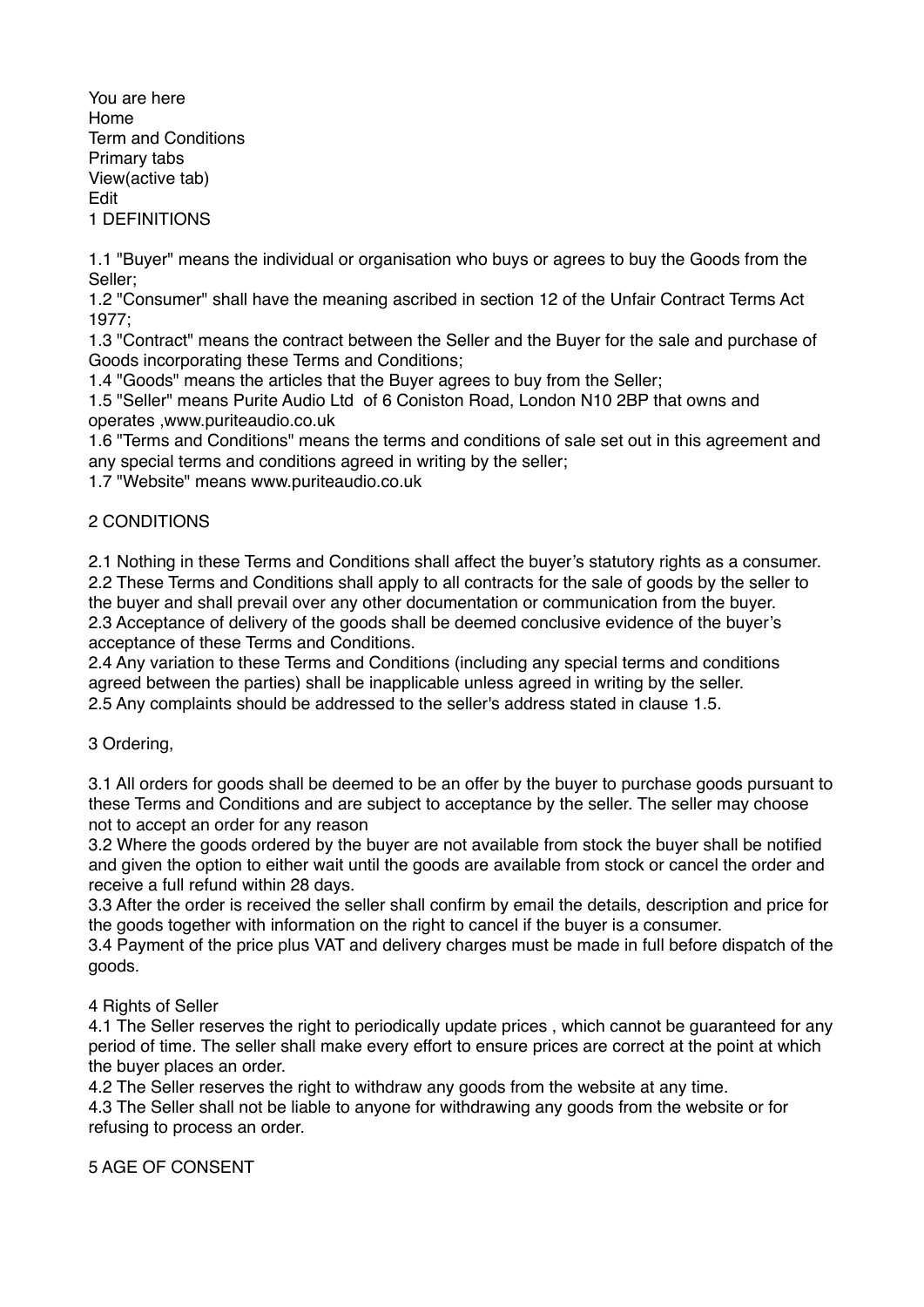5.1 Where Goods may only be purchased by persons of a certain age the buyer will be asked when placing an order to declare that they are of the appropriate legal age to purchase the goods. 5.2 If the Seller discovers that the buyer is not legally entitled to order certain goods, the seller shall be entitled to cancel the order immediately, without notice.

## 6 DELIVERY

6.1 Goods supplied within the UK will normally be delivered within 14 working days of acceptance of order.

6.2 Goods supplied outside the UK will normally be delivered within 28 working days of acceptance of order.

6.3 Where a specific delivery date has been agreed, and where this delivery date cannot be met, the buyer will be notified and given the opportunity to agree a new delivery date or receive a full refund.

6.4 The seller shall use its reasonable endeavours to meet any date agreed for delivery. In any event time of delivery shall not be of the essence and the seller shall not be liable for any losses, costs, damages or expenses incurred by the buyer or any third party arising directly or indirectly out of any failure to meet any estimated delivery date.

6.5 Delivery of the goods shall be made to the buyer's address specified in the order and the buyer shall make all arrangements necessary to take delivery of the goods whenever they are tendered for delivery.

6.6 Goods over and above the value of £500 will only be delivered to the registered billing address of the card owner when purchased online

6.7 Risk in the goods shall pass to the buyer upon delivery of the goods, or where the buyer fails to take delivery at the agreed time, at the time delivery was attempted.

6.8 Title of the goods shall not pass to the buyer until payment of the price has been made in full.

### 7 CANCELLATION AND RETURN

7.1 The buyer may cancel the order for items in stock for any reason up to the point of dispatch and any payments made by the buyer shall be refunded in full within 28 days.

7.2 The buyer shall inspect the goods immediately upon receipt and shall notify the seller by email at: keith@puriteaudio.co.uk and by telephone on: +44 (0) 208 815 5878 within 7 days if the goods are damaged or do not comply with any of the contract. If the buyer fails to do so the buyer shall be deemed to have accepted the goods.

7.3 Where a claim of defect or damage is made, the goods shall be returned by the buyer to the seller within 28 days of delivery. The buyer shall be entitled to repair or replacement if the goods are in fact defective.

7.4 If you are a consumer you have the right, in addition to your other rights, to cancel the contract and receive a refund by informing the seller by email at: keith@puriteaudio.co.uk and by telephone on: +44 (0) 208 815 5878 within 7 working days of receipt of the goods. The right to cancel does not apply to contracts for the supply of software, audio or visual recordings, phono cartridges, earphones and headphones if these have been unsealed by the consumer or to items made to order ('Special Order'). Any statutory Consumer rights are unaffected by this Agreement.

7.5 Goods must be returned by the buyer at the buyer's expense within 7 days of cancellation in the original packaging and should be adequately insured during the return journey. The buyer will receive a refund of all monies paid for the goods (including delivery charges, if any) except for return postal charges. If the buyer fails to return the goods following cancellation, the seller shall be entitled to deduct the cost of recovering the goods from the buyer.

7.6 Where returned goods are found to be damaged due to the buyer's fault the buyer will be liable for the cost of remedying such damage.

7.7 If a product is faulty and it has been over 28 days since the purchase date the seller is not liable to refund or exchange your product and you must contact the original manufacturer. If this is the case and you require advice or assistance please email us at keith@puriteaudio.co.uk and we will do what we can to help.

7.8 Purite Audio will charge a 20% restocking fee for returned items.